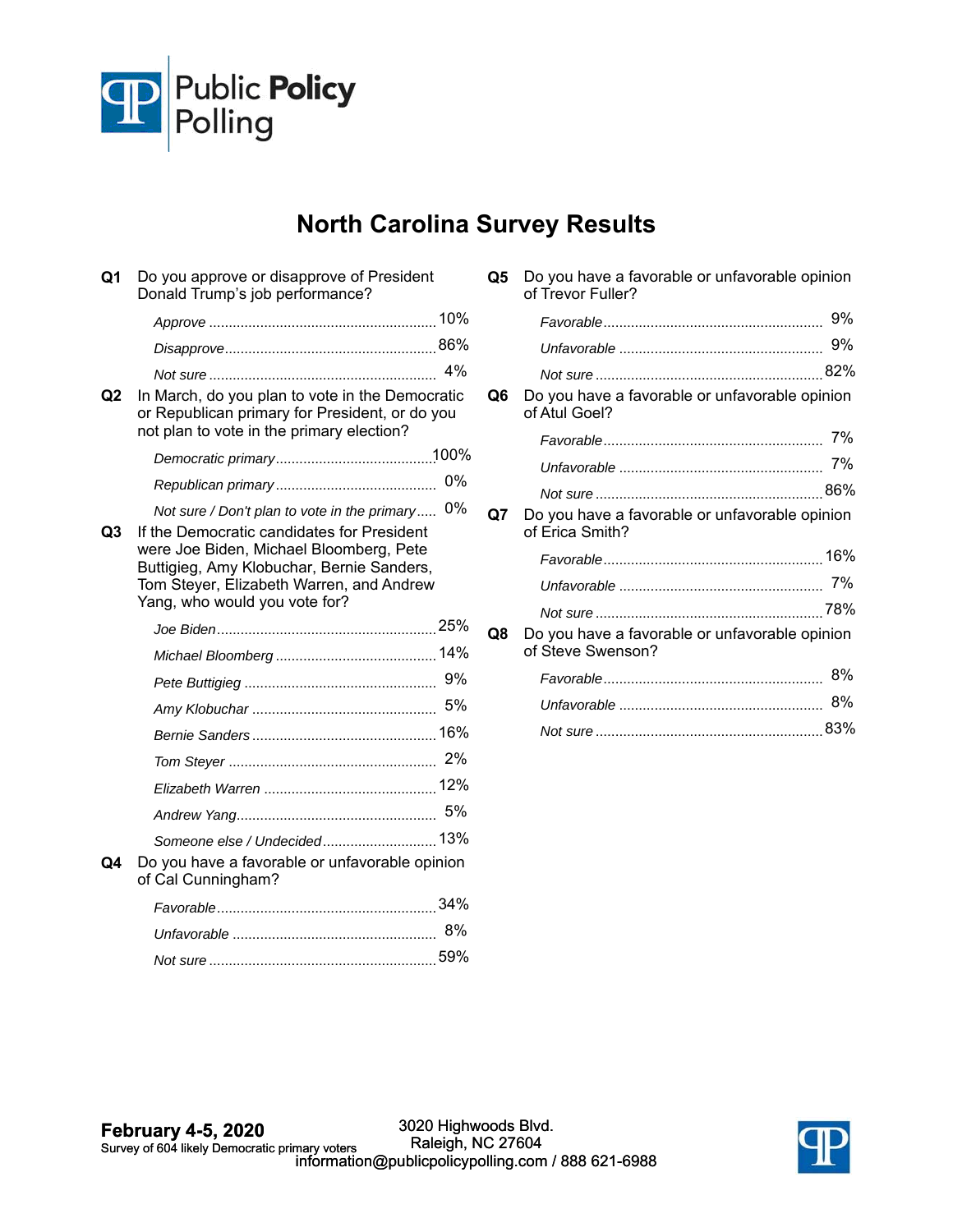

| Q9 | The Democratic candidates for Senate are Cal<br>Cunningham, Trevor Fuller, Atul Goel, Erica<br>Smith, and Steve Swenson. If the election was<br>today, who would you vote for?                                  |    |
|----|-----------------------------------------------------------------------------------------------------------------------------------------------------------------------------------------------------------------|----|
|    |                                                                                                                                                                                                                 |    |
|    |                                                                                                                                                                                                                 | 3% |
|    |                                                                                                                                                                                                                 | 2% |
|    |                                                                                                                                                                                                                 |    |
|    |                                                                                                                                                                                                                 | 4% |
|    |                                                                                                                                                                                                                 |    |
|    | Q10 The Democratic candidates for Lieutenant<br>Governor are Chaz Beasley, Yvonne Holley,<br>Ron Newton, Allen Thomas, Bill Toole, and<br>Terry Van Duyn. If the election was today, who<br>would you vote for? |    |
|    |                                                                                                                                                                                                                 | 6% |
|    |                                                                                                                                                                                                                 | 7% |
|    |                                                                                                                                                                                                                 | 1% |
|    |                                                                                                                                                                                                                 | 4% |
|    |                                                                                                                                                                                                                 | 2% |
|    |                                                                                                                                                                                                                 | 5% |
|    |                                                                                                                                                                                                                 |    |
|    | Q11 The Democratic candidates for State Treasurer<br>are Dimple Ajmera, Ronnie Chatterji, and Matt<br>Leatherman. If the election was today, who<br>would you vote for?                                         |    |
|    |                                                                                                                                                                                                                 | 9% |
|    |                                                                                                                                                                                                                 | 4% |
|    |                                                                                                                                                                                                                 | 8% |
|    |                                                                                                                                                                                                                 |    |

| Q12 If you are a woman, press 1. If a man, press 2.                                          |    |
|----------------------------------------------------------------------------------------------|----|
|                                                                                              |    |
| Q13 If you are white, press 1. If African-American,<br>press 2. If other, press 3.           |    |
|                                                                                              |    |
|                                                                                              |    |
|                                                                                              |    |
| Q14 If you are 18-45 years old, press 1. If 46 to 65,<br>press 2. If older than 65, press 3. |    |
|                                                                                              |    |
|                                                                                              |    |
|                                                                                              |    |
| Q15 Mode                                                                                     |    |
|                                                                                              |    |
|                                                                                              |    |
| Q16 Media Market                                                                             |    |
|                                                                                              |    |
|                                                                                              |    |
|                                                                                              | 6% |
|                                                                                              | 8% |
|                                                                                              |    |
|                                                                                              | 5% |
|                                                                                              | 3% |
|                                                                                              |    |

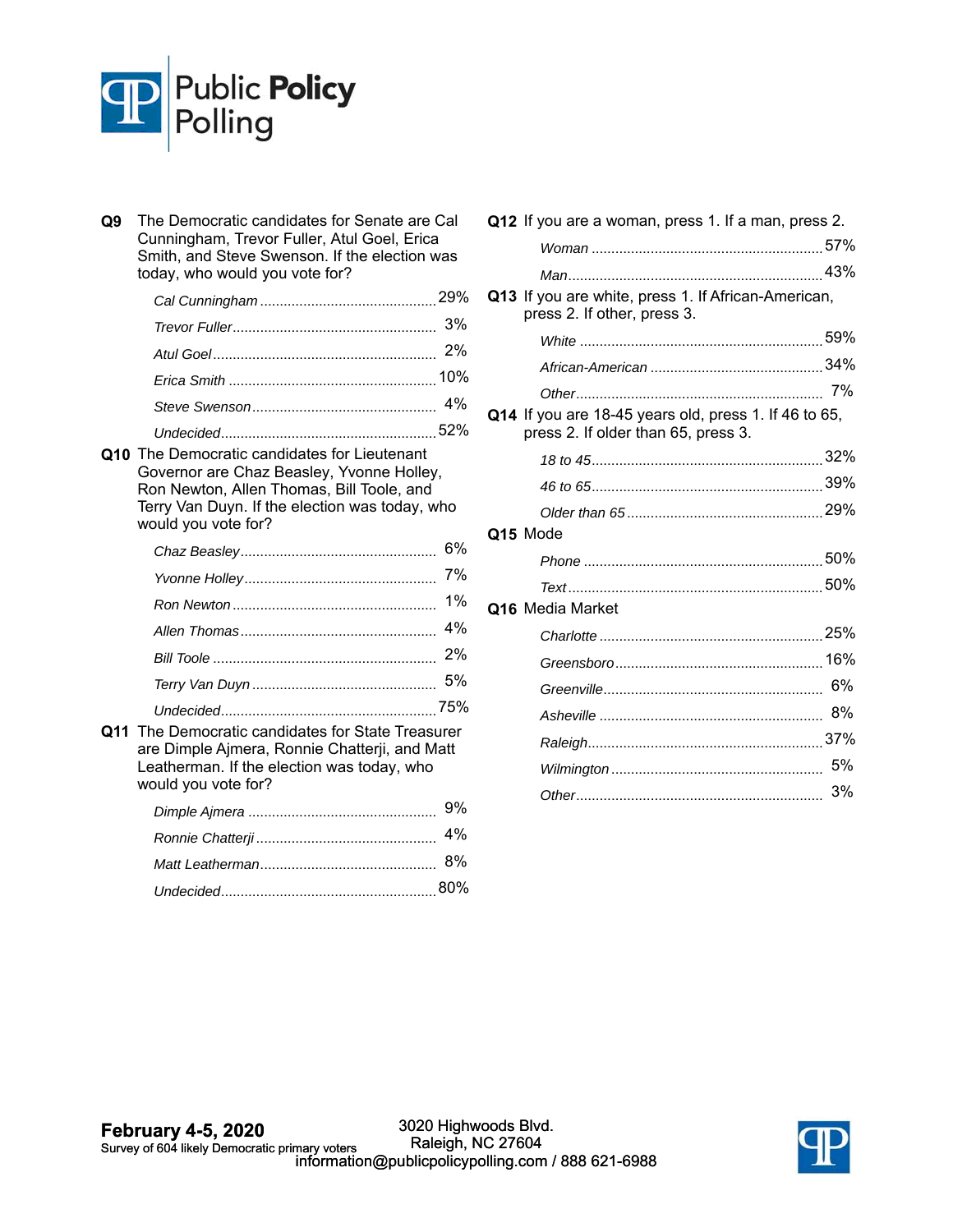

|                       | Bas- | Gender  |        |
|-----------------------|------|---------|--------|
|                       | е    | Wom Man |        |
| <b>Trump Approval</b> |      |         |        |
| Approve               | 10%  |         | 7% 15% |
| <b>Disapprove</b>     | 86%  | 90% 80% |        |
| Not sure              | 4%   | 3%      | 6%     |

|                                     | Bas- | Gender  |         |
|-------------------------------------|------|---------|---------|
|                                     | е    | Wom Man |         |
| <b>Presidential Primary</b><br>Vote |      |         |         |
| Joe Biden                           | 25%  |         | 25% 24% |
| <b>Michael Bloomberg</b>            | 14%  |         | 15% 14% |
| Pete Buttigieg                      | 9%   |         | 8% 10%  |
| Amy Klobuchar                       | 5%   | 5%      | 5%      |
| <b>Bernie Sanders</b>               | 16%  |         | 11% 21% |
| <b>Tom Steyer</b>                   | 2%   | 1%      | 2%      |
| <b>Elizabeth Warren</b>             | 12%  | 14%     | 9%      |
| <b>Andrew Yang</b>                  | 5%   | 4%      | 5%      |
| Someone else /<br>Undecided         | 13%  | 16%     | 9%      |

|                            | Bas- | Gender    |    |
|----------------------------|------|-----------|----|
|                            | е    | Wom   Man |    |
| Cunningham<br>Favorability |      |           |    |
| Favorable                  | 34%  | 32% 36%   |    |
| <b>Unfavorable</b>         | 8%   | 7%        | 9% |
| Not sure                   | 59%  | 61% 56%   |    |

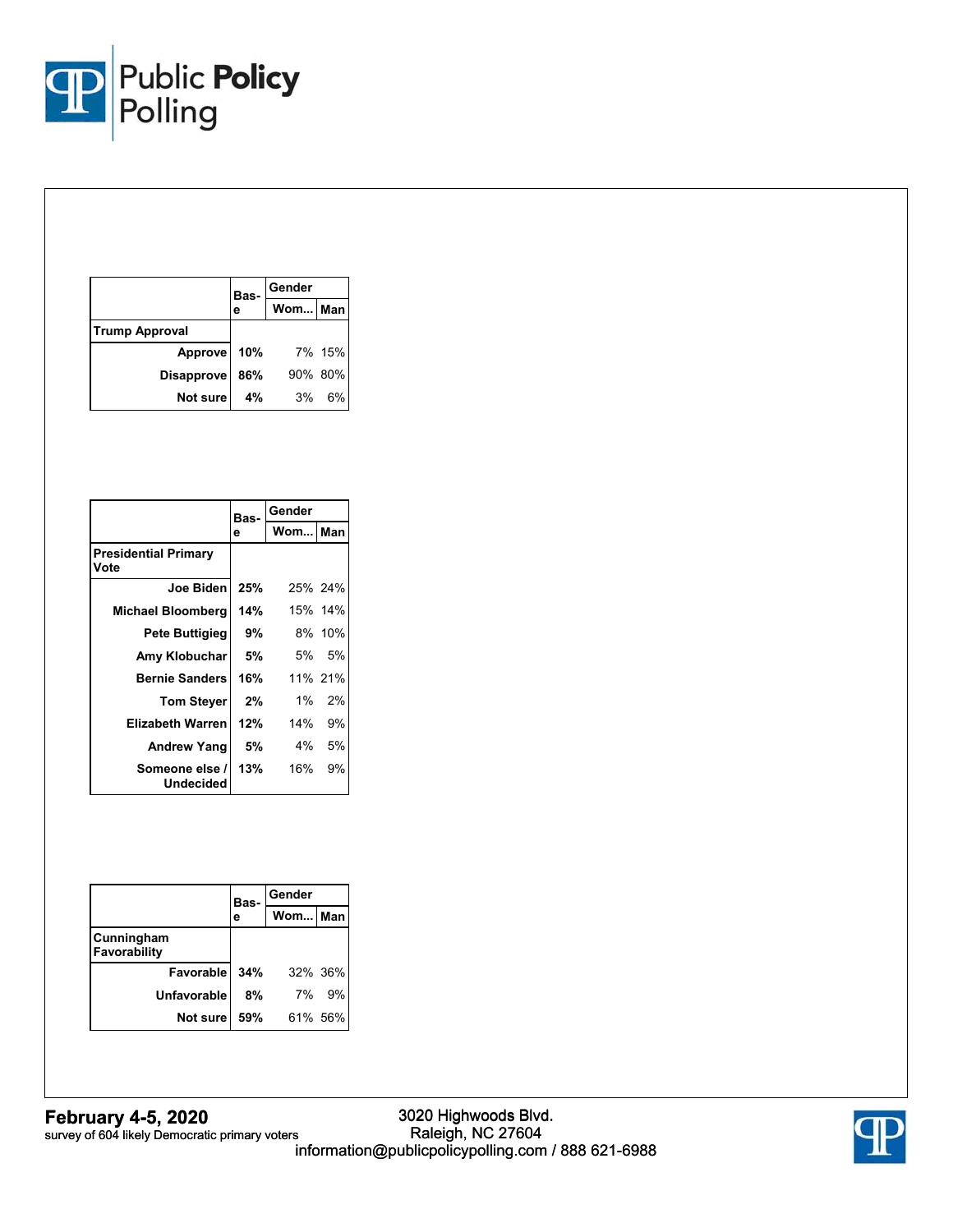

|                            | Bas- | Gender  |        |
|----------------------------|------|---------|--------|
|                            | е    | Wom Man |        |
| <b>Fuller Favorability</b> |      |         |        |
| Favorable                  | 9%   | 10%     | - 8%   |
| <b>Unfavorable</b>         | 9%   |         | 8% 11% |
| Not sure                   | 82%  | 82% 81% |        |

|                          | Bas-<br>е | Gender  |    |
|--------------------------|-----------|---------|----|
|                          |           | Wom Man |    |
| <b>Goel Favorability</b> |           |         |    |
| Favorable                | 7%        | 6%      | 8% |
| <b>Unfavorable</b>       | 7%        | 9%      | 6% |
| <b>Not sure</b>          | 86%       | 86% 86% |    |

|                              | Bas- | Gender      |       |
|------------------------------|------|-------------|-------|
|                              |      | Wom Man     |       |
| <b>Smith Favorability</b>    |      |             |       |
| <b>Favorable 16%</b> 15% 17% |      |             |       |
| Unfavorable                  | 7%   |             | 6% 7% |
| Not sure                     |      | 78% 79% 76% |       |

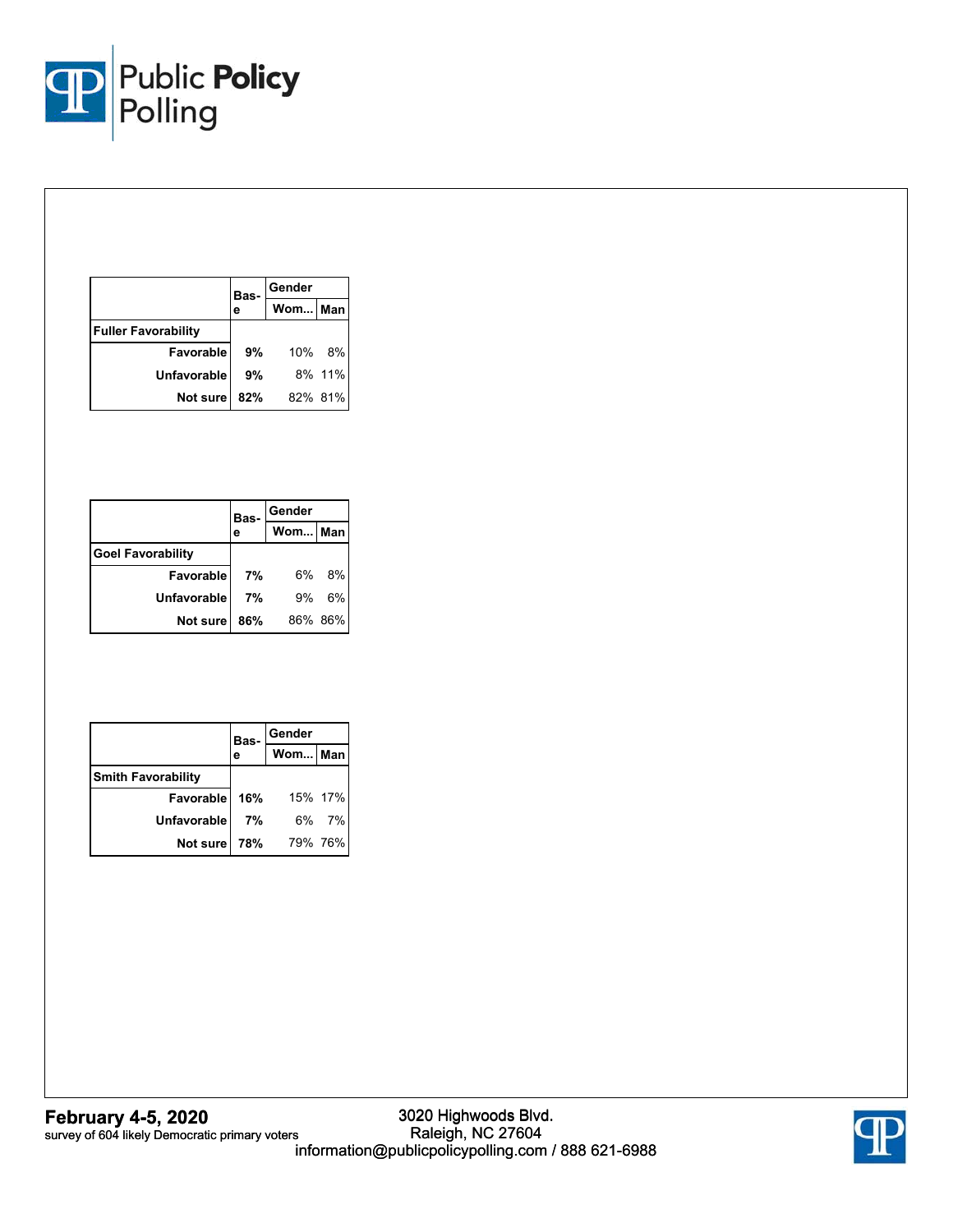

|                             | Bas- | Gender  |        |  |
|-----------------------------|------|---------|--------|--|
|                             | е    | Wom Man |        |  |
| <b>Swenson Favorability</b> |      |         |        |  |
| <b>Favorable</b>            | 8%   |         | 7% 11% |  |
| <b>Unfavorable</b>          | 8%   |         | 7% 10% |  |
| <b>Not sure</b>             | 83%  | 86% 80% |        |  |

|                            |     | Bas-    | Gender  |  |
|----------------------------|-----|---------|---------|--|
|                            | е   | Wom Man |         |  |
| <b>Senate Primary Vote</b> |     |         |         |  |
| Cal Cunningham             | 29% |         | 28% 31% |  |
| <b>Trevor Fuller</b>       | 3%  |         | 3% 3%   |  |
| <b>Atul Goel</b>           | 2%  |         | 2% 1%   |  |
| Erica Smith                | 10% | 13%     | 6%      |  |
| <b>Steve Swenson</b>       | 4%  |         | 4% 4%   |  |
| <b>Undecided</b>           | 52% |         | 49% 55% |  |

|                                                   | Bas- | Gender    |         |  |
|---------------------------------------------------|------|-----------|---------|--|
|                                                   | е    | Wom I Man |         |  |
| <b>Lieutenant Governor</b><br><b>Primary Vote</b> |      |           |         |  |
| <b>Chaz Beasley</b>                               | 6%   | 7%        | 4%      |  |
| <b>Yvonne Holley</b>                              | 7%   | 8%        | 6%      |  |
| <b>Ron Newton</b>                                 | 1%   | $1\%$     | 1%      |  |
| <b>Allen Thomas</b>                               | 4%   | 4%        | 3%      |  |
| <b>Bill Toole</b>                                 | 2%   | 2%        | 3%      |  |
| <b>Terry Van Duyn</b>                             | 5%   | 7%        | 3%      |  |
| <b>Undecided</b>                                  | 75%  |           | 72% 79% |  |

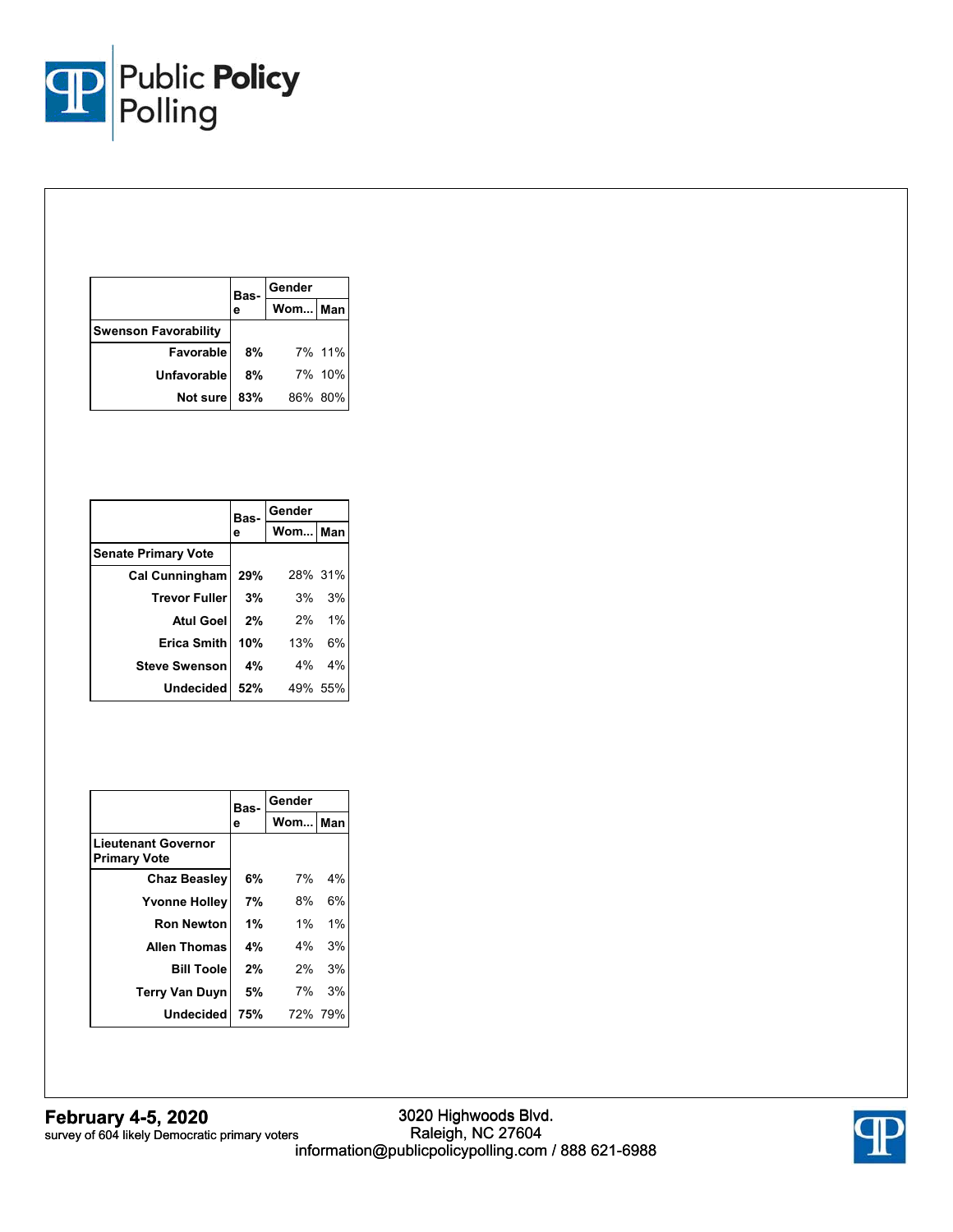

|                                               | Bas-<br>е | Gender  |         |
|-----------------------------------------------|-----------|---------|---------|
|                                               |           | Wom Man |         |
| <b>State Treasurer</b><br><b>Primary Vote</b> |           |         |         |
| Dimple Ajmera                                 | 9%        | 9%      | 8%      |
| Ronnie Chatterji                              | 4%        | 2%      | 6%      |
| Matt Leatherman                               | 8%        | 8%      | 8%      |
| <b>Undecided</b>                              | 80%       |         | 81% 78% |

|                       |           | Race       |                         |     |
|-----------------------|-----------|------------|-------------------------|-----|
|                       | Bas-<br>е | Whit-<br>е | African-Othe-<br>Americ |     |
| <b>Trump Approval</b> |           |            |                         |     |
| Approve               | 10%       | 9%         | 12%                     | 13% |
| <b>Disapprove</b>     | 86%       | 89%        | 83%                     | 77% |
| Not sure              | 4%        | - 2%       | 6%                      | 10% |

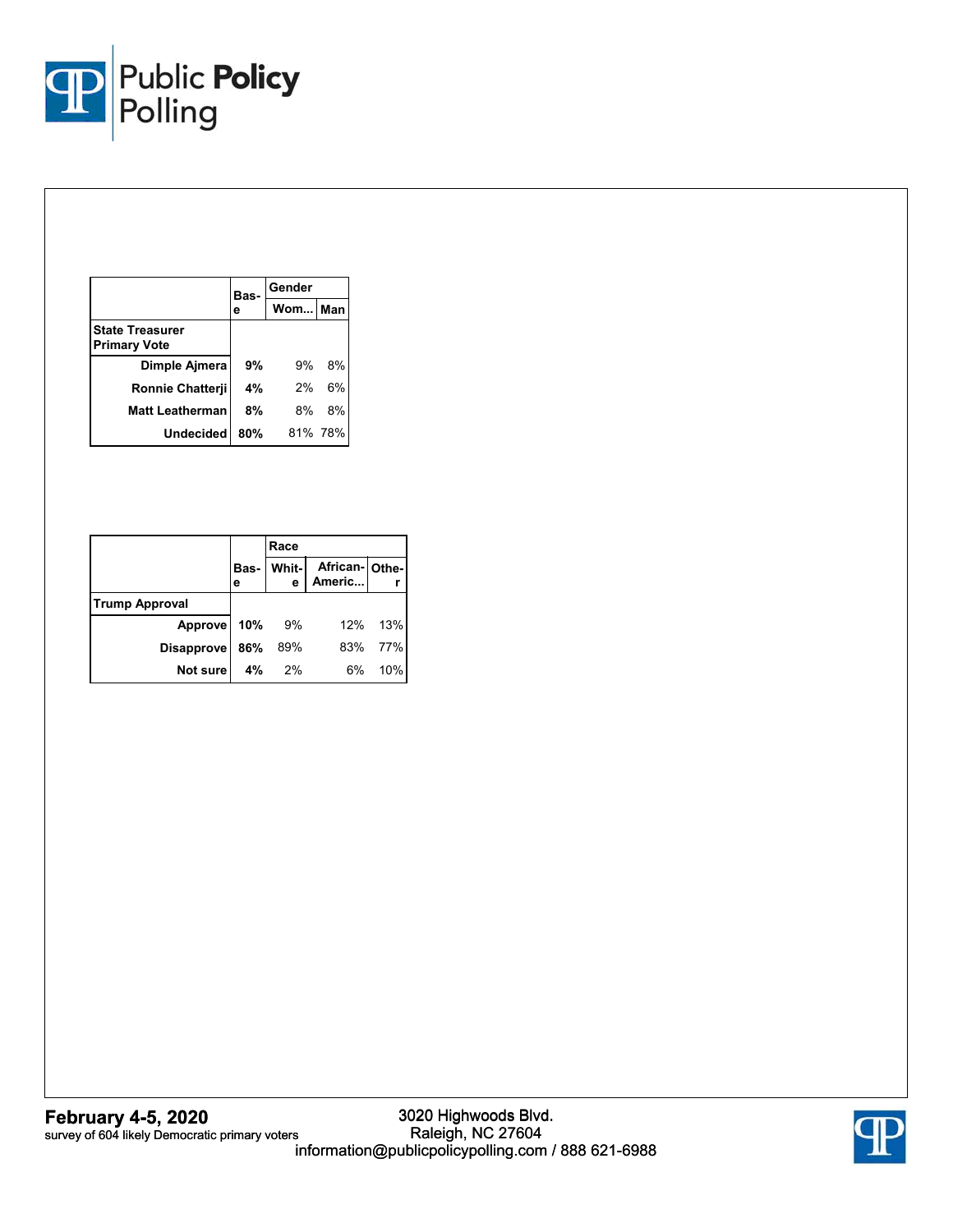

|                                     |           | Race       |                          |     |
|-------------------------------------|-----------|------------|--------------------------|-----|
|                                     | Bas-<br>е | Whit-<br>е | African- Othe-<br>Americ | r   |
| <b>Presidential Primary</b><br>Vote |           |            |                          |     |
| Joe Biden                           | 25%       | 18%        | 39%                      | 13% |
| <b>Michael Bloomberg</b>            | 14%       | 15%        | 12%                      | 16% |
| Pete Buttigieg                      | 9%        | 11%        | 5%                       | 20% |
| Amy Klobuchar                       | 5%        | 7%         | 3%                       | 1%  |
| <b>Bernie Sanders</b>               | 16%       | 18%        | 10%                      | 19% |
| <b>Tom Steyer</b>                   | 2%        | $1\%$      | 2%                       | 2%  |
| <b>Elizabeth Warren</b>             | 12%       | 15%        | 9%                       |     |
| Andrew Yang                         | 5%        | 4%         | 5%                       | 7%  |
| Someone else /<br><b>Undecided</b>  | 13%       | 11%        | 16%                      | 22% |

|                            |           | Race        |                         |     |
|----------------------------|-----------|-------------|-------------------------|-----|
|                            | Bas-<br>е | Whit-I<br>e | African-Othe-<br>Americ |     |
| Cunningham<br>Favorability |           |             |                         |     |
| Favorable                  | 34%       | 40%         | 26%                     | 19% |
| <b>Unfavorable</b>         | 8%        | 6%          | 9%                      | 15% |
| Not sure                   | 59%       | 54%         | 64%                     | 66% |

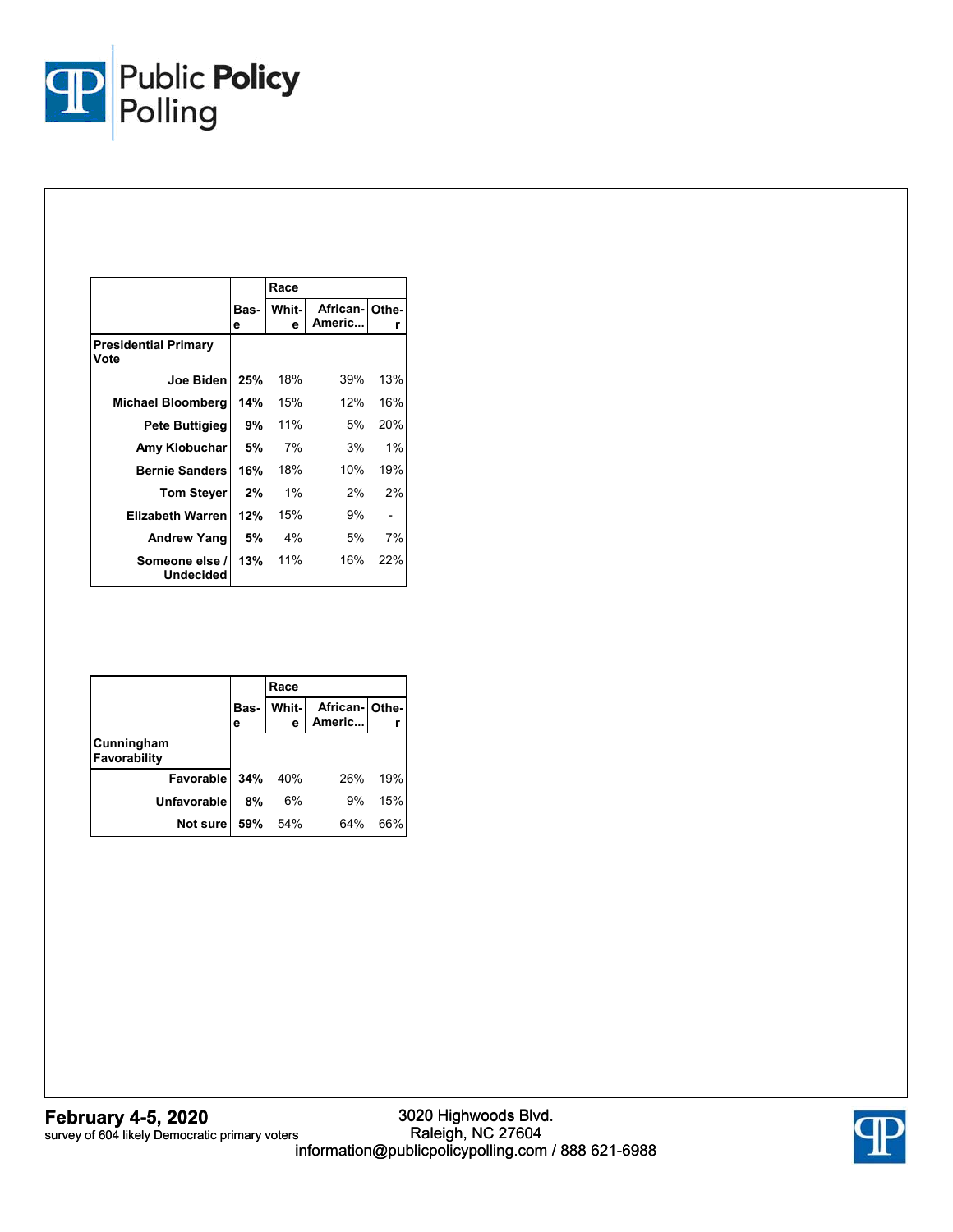

|                            |           | Race  |               |     |
|----------------------------|-----------|-------|---------------|-----|
|                            | Bas-<br>е | Whit- | African-Othe- |     |
| <b>Fuller Favorability</b> |           |       |               |     |
| Favorable                  | 9%        | 10%   | 7%            | 8%  |
| <b>Unfavorable</b>         | 9%        | 7%    | 14%           | 9%  |
| Not sure                   | 82%       | 83%   | 79%           | 83% |

|                          |           | Race       |               |     |
|--------------------------|-----------|------------|---------------|-----|
|                          | Bas-<br>е | Whit-<br>е | African-Othe- |     |
| <b>Goel Favorability</b> |           |            |               |     |
| Favorable                | 7%        | 7%         | 7%            | 5%  |
| Unfavorable              | 7%        | 5%         | 14%           | 2%  |
| Not sure                 | 86%       | 89%        | 79%           | 93% |

|                           | Race  |                                         |     |
|---------------------------|-------|-----------------------------------------|-----|
|                           |       | Bas- Whit- African- Othe-<br>e Americ r |     |
| <b>Smith Favorability</b> |       |                                         |     |
| Favorable 16% 16%         |       | 17% 13%                                 |     |
| <b>Unfavorable</b>        | 7% 5% | 10%                                     | 4%  |
| Not sure 78% 79%          |       | 73%                                     | 83% |

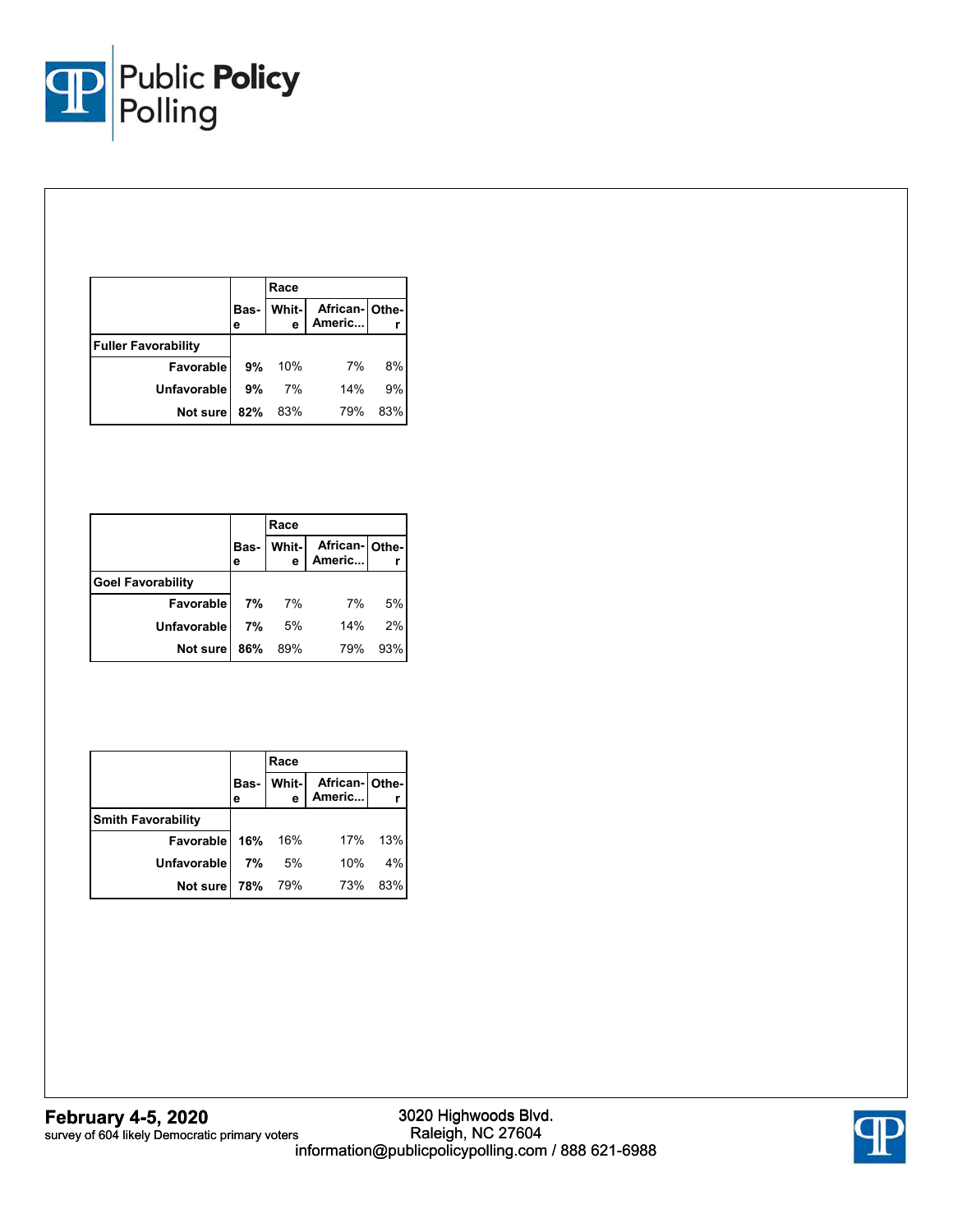

|                             |           | Race  |                            |     |
|-----------------------------|-----------|-------|----------------------------|-----|
|                             | Bas-<br>е | Whit- | African- Othe-<br>Americ r |     |
| <b>Swenson Favorability</b> |           |       |                            |     |
| Favorable                   | 8%        | 8%    | 9%                         | 10% |
| <b>Unfavorable</b>          | 8%        | 5%    | 13%                        | 6%  |
| Not sure                    | 83%       | 87%   | 78%                        | 84% |

|                            |           | Race       |                         |     |
|----------------------------|-----------|------------|-------------------------|-----|
|                            | Bas-<br>е | Whit-<br>е | African-Othe-<br>Americ |     |
| <b>Senate Primary Vote</b> |           |            |                         |     |
| Cal Cunningham             | 29%       | 36%        | 21%                     | 13% |
| <b>Trevor Fuller</b>       | 3%        | 2%         | 6%                      |     |
| <b>Atul Goell</b>          | 2%        | 2%         | 1%                      | 2%  |
| Erica Smith                | 10%       | 8%         | 16%                     | 6%  |
| <b>Steve Swenson</b>       | 4%        | 2%         | 6%                      | 5%  |
| <b>Undecided</b>           | 52%       | 50%        | 49%                     | 75% |

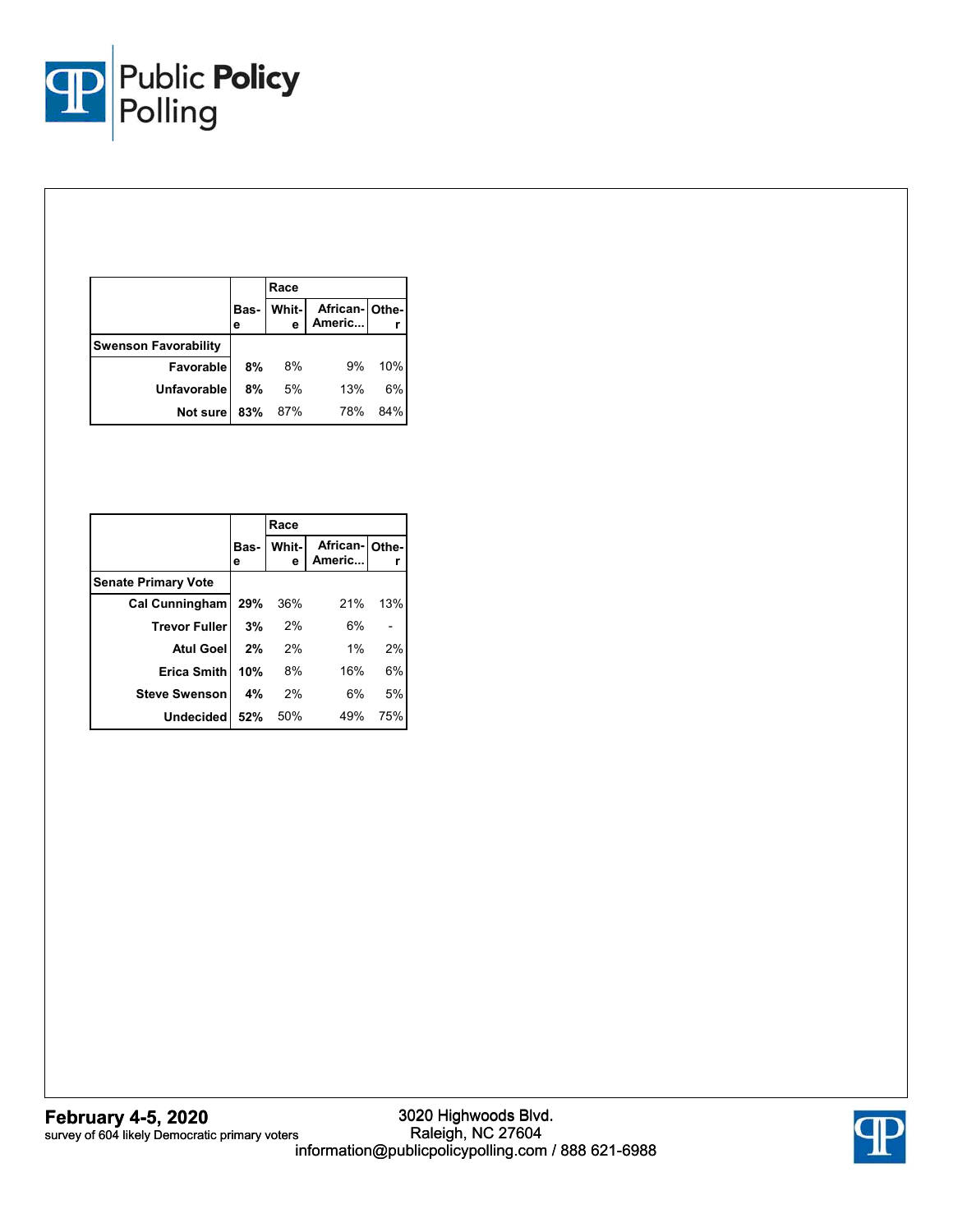

|                                            |           | Race       |                         |     |
|--------------------------------------------|-----------|------------|-------------------------|-----|
|                                            | Bas-<br>е | Whit-<br>е | African-Othe-<br>Americ | r   |
| Lieutenant Governor<br><b>Primary Vote</b> |           |            |                         |     |
| <b>Chaz Beasley</b>                        | 6%        | 5%         | 7%                      | 4%  |
| <b>Yvonne Holley</b>                       | 7%        | 6%         | 8%                      | 7%  |
| <b>Ron Newton</b>                          | 1%        | 2%         | 1%                      |     |
| <b>Allen Thomas</b>                        | 4%        | 3%         | 4%                      | 6%  |
| <b>Bill Toole</b>                          | 2%        | 3%         | 2%                      |     |
| <b>Terry Van Duyn</b>                      | 5%        | 6%         | 3%                      | 4%  |
| <b>Undecided</b>                           | 75%       | 75%        | 74%                     | 78% |

|                                               |           | Race        |                         |     |
|-----------------------------------------------|-----------|-------------|-------------------------|-----|
|                                               | Bas-<br>е | Whit-l<br>е | African-Othe-<br>Americ |     |
| <b>State Treasurer</b><br><b>Primary Vote</b> |           |             |                         |     |
| Dimple Ajmera                                 | 9%        | 7%          | 12%                     | 6%  |
| <b>Ronnie Chatterii</b>                       | 4%        | 4%          | 5%                      |     |
| <b>Matt Leatherman</b>                        | 8%        | 8%          | 7%                      | 6%  |
| <b>Undecided</b>                              | 80%       | 81%         | 76%                     | 87% |

|                        | Age |             |                                            |
|------------------------|-----|-------------|--------------------------------------------|
|                        |     |             | Bas- 18 t- 46 t- Older<br>e 0 45 0 65 than |
| <b>Trump Approval</b>  |     |             |                                            |
| Approve 10% 14% 7% 11% |     |             |                                            |
| <b>Disapprove</b>      |     | 86% 79% 91% | 86%                                        |
| Not sure 4% 7% 2%      |     |             | 3%                                         |

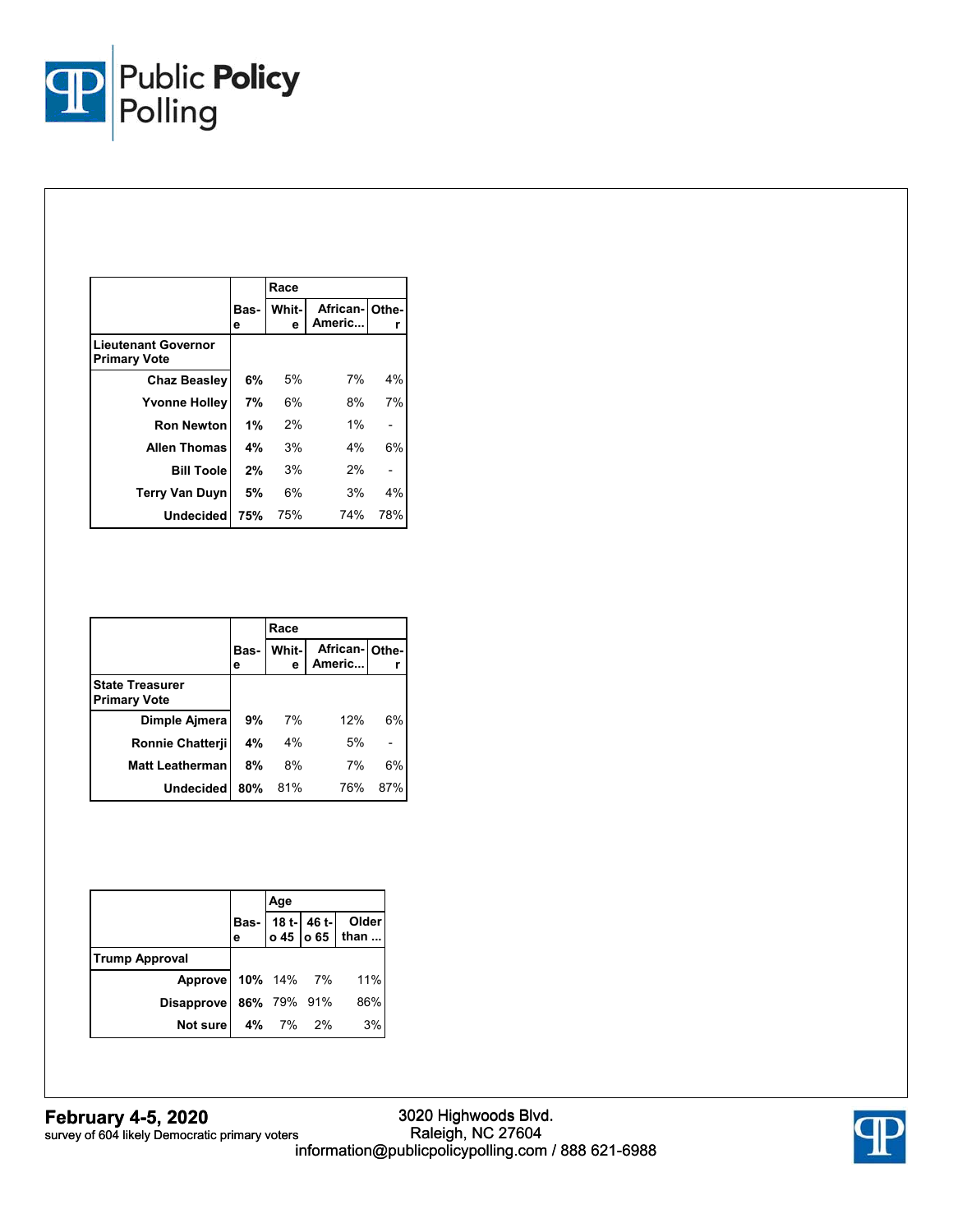

|                                     |           | Age               |                       |               |
|-------------------------------------|-----------|-------------------|-----------------------|---------------|
|                                     | Bas-<br>е | o 45              | 18 t-l 46 t-l<br>o 65 | Older<br>than |
| <b>Presidential Primary</b><br>Vote |           |                   |                       |               |
| Joe Biden                           |           | 25% 16% 24%       |                       | 35%           |
| Michael Bloomberg                   |           |                   | <b>14%</b> 9% 14%     | 21%           |
| Pete Buttigieg                      |           | <b>9%</b> 8% 12%  |                       | 7%            |
| Amy Klobuchar                       | 5%        | 4%                | .5%                   | 6%            |
| <b>Bernie Sanders</b>               |           | 16% 27% 13%       |                       | 6%            |
| <b>Tom Stever</b>                   |           | $2\%$ 1%          | $1\%$                 | 3%            |
| Elizabeth Warren                    |           | 12% 16%           | 10%                   | 8%            |
| Andrew Yang                         |           | 5% 10%            | 4%                    |               |
| Someone else /<br>Undecided         |           | <b>13%</b> 9% 17% |                       | 13%           |

|                            | Age         |  |                                            |
|----------------------------|-------------|--|--------------------------------------------|
|                            |             |  | Bas- 18 t- 46 t- Older<br>e 0 45 0 65 than |
| Cunningham<br>Favorability |             |  |                                            |
| Favorable 34% 30% 32%      |             |  | 41%                                        |
| <b>Unfavorable</b>         | 8% 7% 8%    |  | 7%                                         |
| Not sure l                 | 59% 63% 60% |  | 52%                                        |

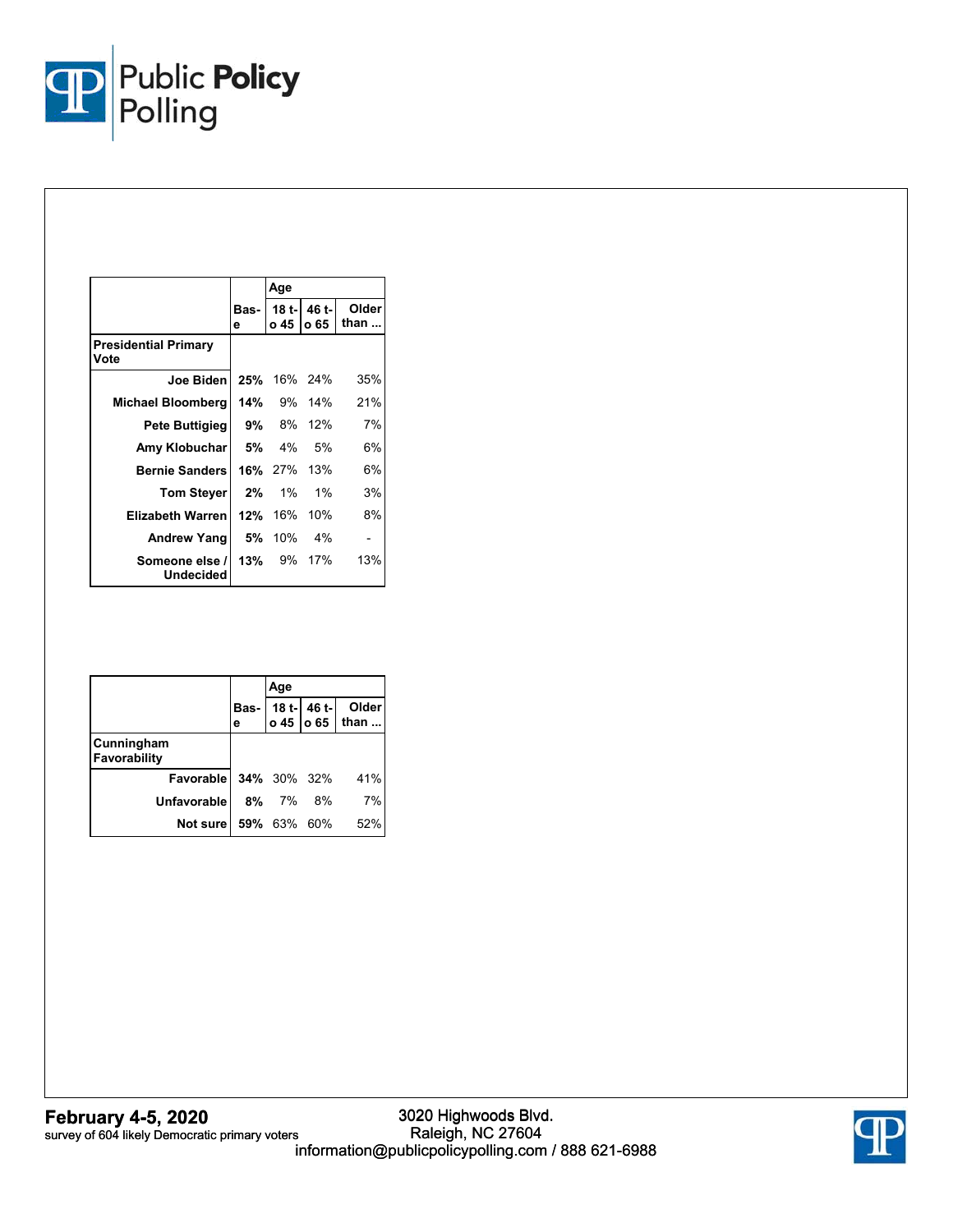

|                            | Age       |                    |                                                |
|----------------------------|-----------|--------------------|------------------------------------------------|
|                            |           |                    | Bas- 18 t- 46 t- Older<br>e 0 45   0 65   than |
| <b>Fuller Favorability</b> |           |                    |                                                |
| <b>Favorable 9% 12% 8%</b> |           |                    | 8%                                             |
| Unfavorable                | 9% 11% 8% |                    | 9%                                             |
| Not sure!                  |           | <b>82%</b> 77% 84% | 84%                                            |

|                            | Age       |  |                                            |
|----------------------------|-----------|--|--------------------------------------------|
|                            |           |  | Bas- 18 t- 46 t- Older<br>e 0 45 0 65 than |
| <b>Goel Favorability</b>   |           |  |                                            |
| <b>Favorable</b> 7% 11% 5% |           |  | 5%                                         |
| Unfavorable                | 7% 10% 6% |  | 7%                                         |
| Not sure 86% 79% 89%       |           |  | 88%                                        |

|                                 | Age |                                            |
|---------------------------------|-----|--------------------------------------------|
|                                 |     | Bas- 18 t- 46 t- Older<br>e 0 45 0 65 than |
| <b>Smith Favorability</b>       |     |                                            |
| Favorable 16% 20% 17% 10%       |     |                                            |
| <b>Unfavorable</b> 7% 11% 4% 5% |     |                                            |
| Not sure 78% 69% 79% 86%        |     |                                            |

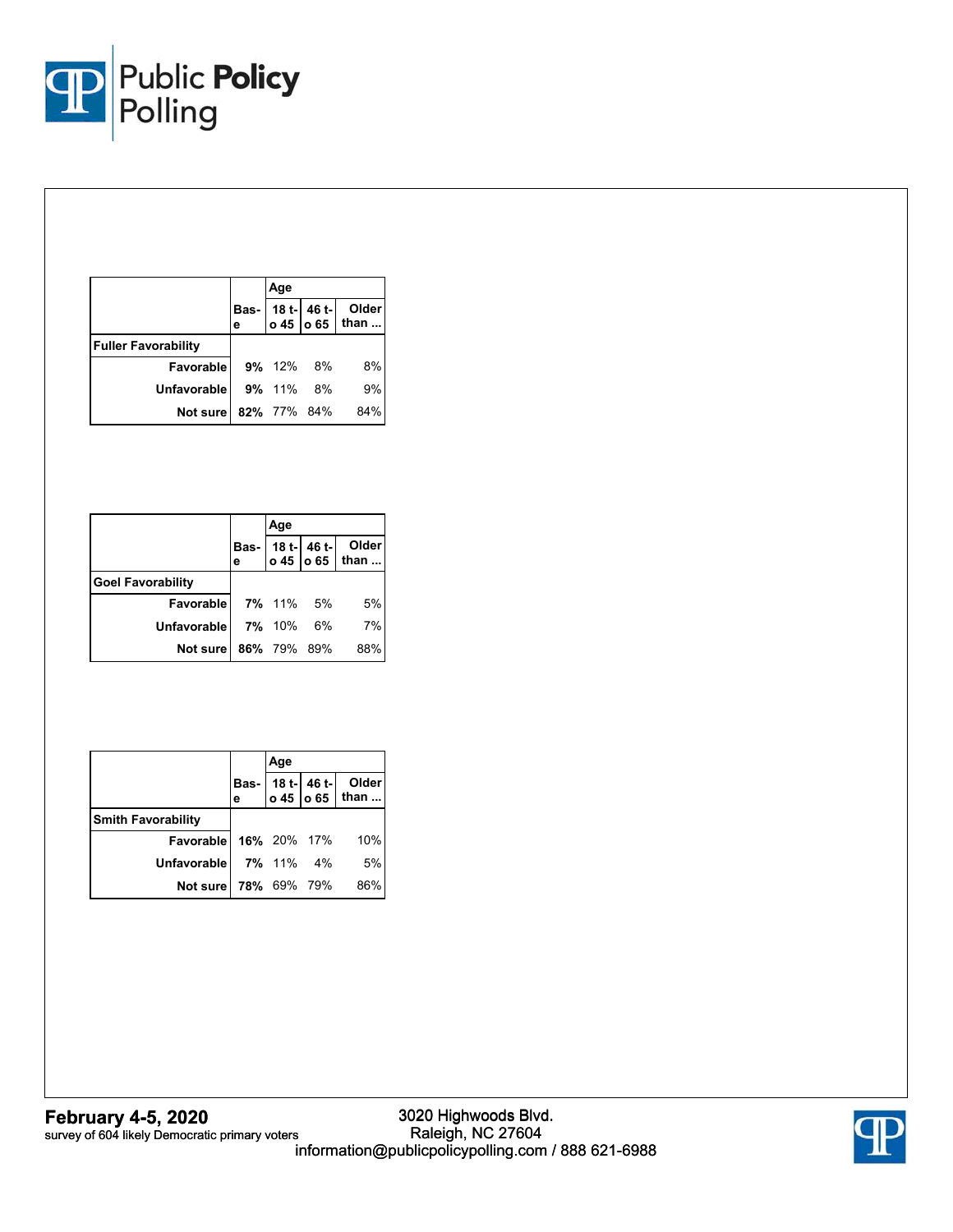

|                             | Age       |             |                                                |
|-----------------------------|-----------|-------------|------------------------------------------------|
|                             |           |             | Bas- 18 t- 46 t- Older<br>e 0 45   0 65   than |
| <b>Swenson Favorability</b> |           |             |                                                |
| <b>Favorable 8% 12% 8%</b>  |           |             | 5%                                             |
| <b>Unfavorable</b>          | 8% 10% 6% |             | 9%                                             |
| Not sure                    |           | 83% 78% 86% | 86%                                            |

|                                  | Age      |  |                                            |
|----------------------------------|----------|--|--------------------------------------------|
|                                  |          |  | Bas- 18 t- 46 t- Older<br>e 0 45 0 65 than |
| <b>Senate Primary Vote</b>       |          |  |                                            |
| Cal Cunningham   29% 14% 29%     |          |  | 46%                                        |
| Trevor Fuller 3% 2% 5%           |          |  | 2%                                         |
| <b>Atul Goel 2% 2% 1%</b>        |          |  | 3%                                         |
| <b>Erica Smith   10%</b> 12% 11% |          |  | 8%                                         |
| <b>Steve Swenson</b>             | 4% 6% 3% |  | 4%                                         |
| Undecided 52% 64% 52%            |          |  | 38%                                        |

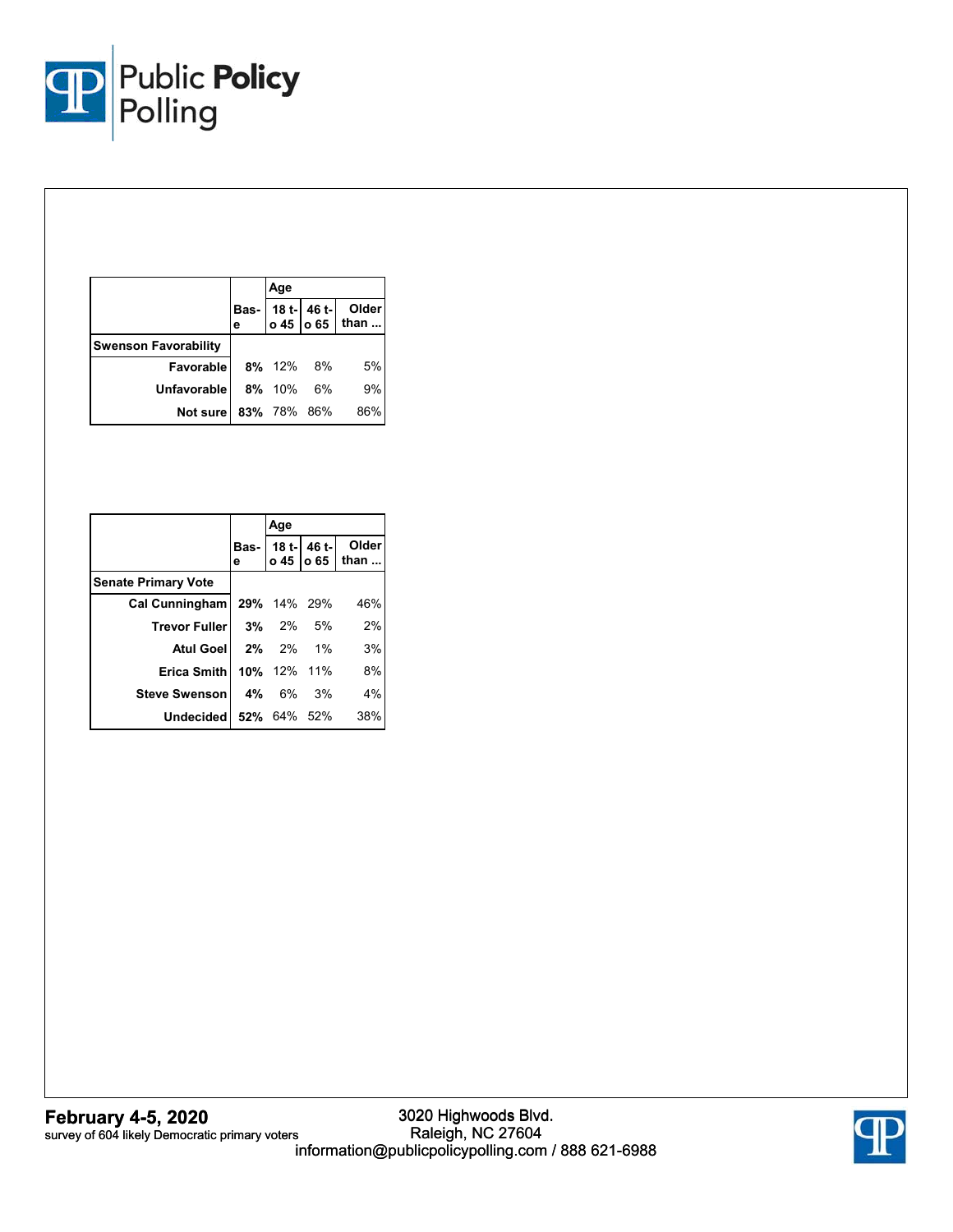

|                                            |           | Age         |                             |               |
|--------------------------------------------|-----------|-------------|-----------------------------|---------------|
|                                            | Bas-<br>е |             | 18 t-1 46 t-1<br>o 45 lo 65 | Older<br>than |
| Lieutenant Governor<br><b>Primary Vote</b> |           |             |                             |               |
| <b>Chaz Beasley</b>                        | 6%        | 6%          | $4\%$                       | 6%            |
| <b>Yvonne Holley</b>                       |           | 7% 2%       | 10%                         | 7%            |
| Ron Newton                                 | 1%        | $1\%$       | $1\%$                       | 2%            |
| <b>Allen Thomas</b>                        | 4%        | 3%          | 2%                          | 7%            |
| <b>Bill Toole</b>                          | 2%        | 4%          | 2%                          | 1%            |
| <b>Terry Van Duyn</b>                      |           | $5\%$ 4%    | 5%                          | 6%            |
| Undecided                                  |           | 75% 79% 75% |                             | 70%           |

|                                               |    | Age         |       |                                            |
|-----------------------------------------------|----|-------------|-------|--------------------------------------------|
|                                               |    |             |       | Bas- 18 t- 46 t- Older<br>e 0 45 0 65 than |
| <b>State Treasurer</b><br><b>Primary Vote</b> |    |             |       |                                            |
| Dimple Aimera                                 |    | 9% 10% 11%  |       | 5%                                         |
| <b>Ronnie Chatterii</b>                       | 4% | 6% 2%       |       | 4%                                         |
| <b>Matt Leatherman</b>                        | 8% |             | 5% 8% | 10%                                        |
| <b>Undecided</b>                              |    | 80% 79% 79% |       | 81%                                        |

|                       | Bas- | Mode        |  |  |
|-----------------------|------|-------------|--|--|
|                       | е    | Pho Text    |  |  |
| <b>Trump Approval</b> |      |             |  |  |
| <b>Approve</b>        |      | 10% 16% 4%  |  |  |
| <b>Disapprove</b>     |      | 86% 80% 91% |  |  |
| Not sure              |      | 4% 4% 4%    |  |  |

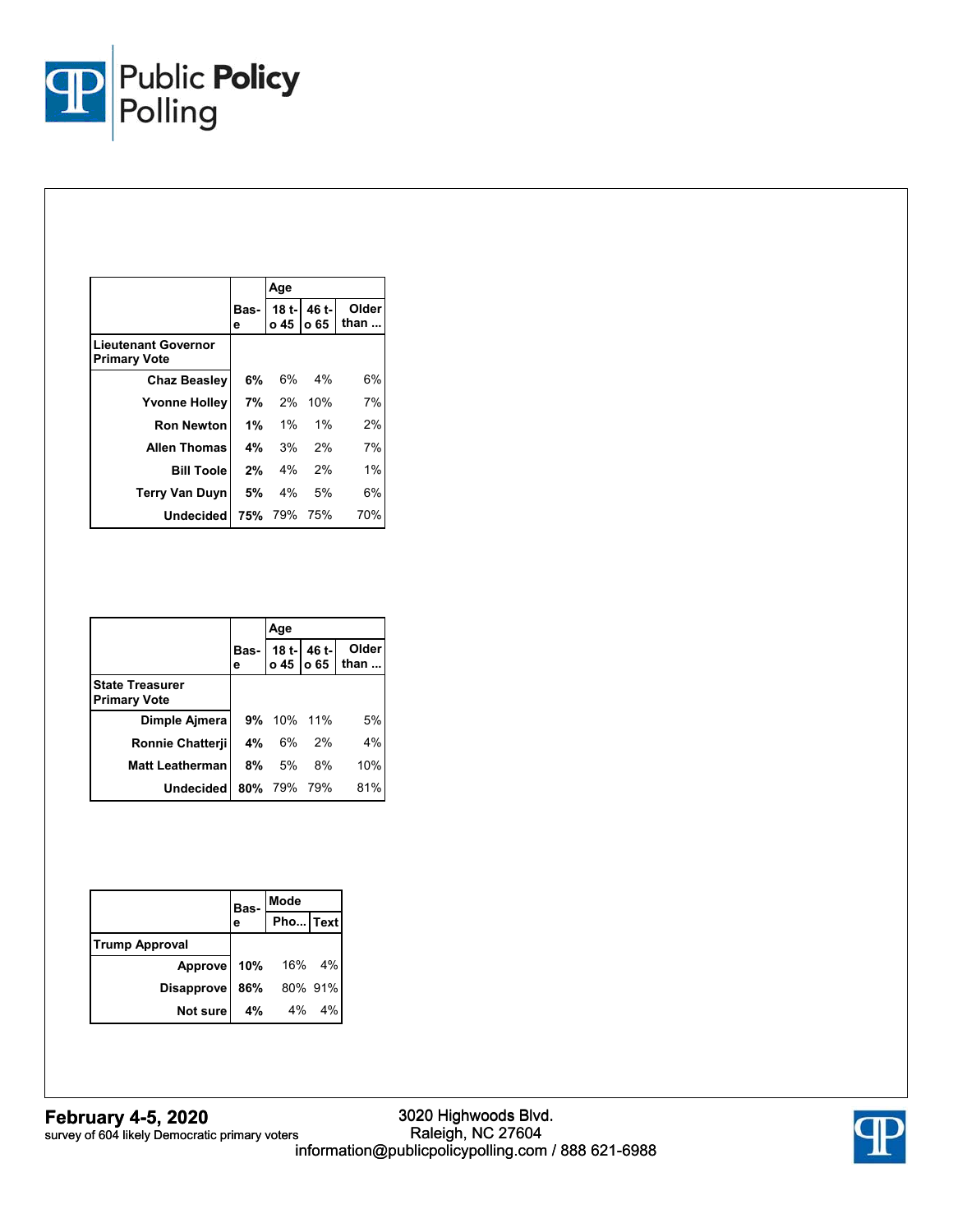

|                                     | Bas- | Mode        |         |
|-------------------------------------|------|-------------|---------|
|                                     | е    | Pho Text    |         |
| <b>Presidential Primary</b><br>Vote |      |             |         |
| Joe Biden                           | 25%  |             | 33% 17% |
| Michael Bloomberg                   | 14%  |             | 14% 14% |
| Pete Buttigieg                      | 9%   |             | 8% 11%  |
| Amy Klobuchar                       | 5%   |             | 7% 4%   |
| <b>Bernie Sanders</b>               | 16%  |             | 9% 22%  |
| <b>Tom Stever</b>                   | 2%   |             | 2% 1%   |
| <b>Elizabeth Warren</b>             | 12%  |             | 8% 15%  |
| <b>Andrew Yang</b>                  | 5% l |             | 4% 5%   |
| Someone else /<br>Undecided         |      | 13% 14% 12% |         |

|                              | Bas- | Mode        |        |  |
|------------------------------|------|-------------|--------|--|
|                              | е    | Pho Text    |        |  |
| Cunningham<br>Favorability   |      |             |        |  |
| <b>Favorable 34%</b> 38% 29% |      |             |        |  |
| <b>Unfavorable</b>           | 8%   |             | 13% 3% |  |
| Not sure                     |      | 59% 49% 68% |        |  |

|                            | Bas- | Mode        |    |  |
|----------------------------|------|-------------|----|--|
|                            | е    | Pho Text    |    |  |
| <b>Fuller Favorability</b> |      |             |    |  |
| <b>Favorable</b>           |      | 9% 8% 11%   |    |  |
| <b>Unfavorable</b>         | 9%   | 15%         | 4% |  |
| Not sure                   |      | 82% 78% 86% |    |  |

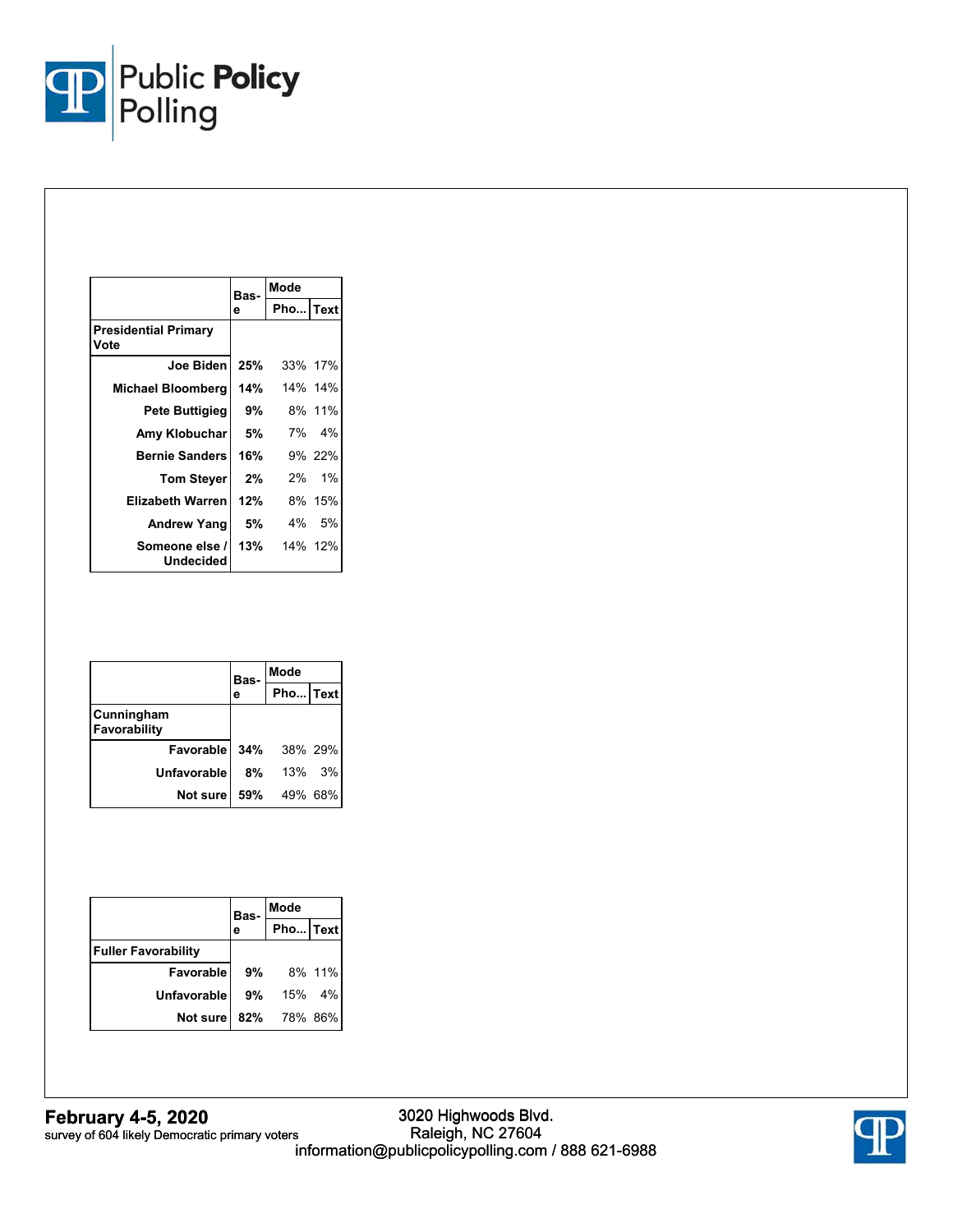

|                          | Bas- | Mode        |  |  |
|--------------------------|------|-------------|--|--|
|                          | е    | Pho Text    |  |  |
| <b>Goel Favorability</b> |      |             |  |  |
| <b>Favorable</b>         |      | 7% 5% 8%    |  |  |
| Unfavorable              |      | 7% 13% 2%   |  |  |
| Not sure                 |      | 86% 82% 90% |  |  |

|                              | Bas- | Mode      |  |  |
|------------------------------|------|-----------|--|--|
|                              | е    | Pho Text  |  |  |
| <b>Smith Favorability</b>    |      |           |  |  |
| <b>Favorable 16%</b> 14% 17% |      |           |  |  |
| <b>Unfavorable</b>           |      | 7% 10% 3% |  |  |
| Not sure 78% 76% 80%         |      |           |  |  |

|                             | Bas- | Mode      |  |
|-----------------------------|------|-----------|--|
|                             |      | Pho Text  |  |
| <b>Swenson Favorability</b> |      |           |  |
| Favorable                   |      | 8% 7% 10% |  |
| <b>Unfavorable</b>          |      | 8% 12% 4% |  |
| Not sure 83% 81% 86%        |      |           |  |

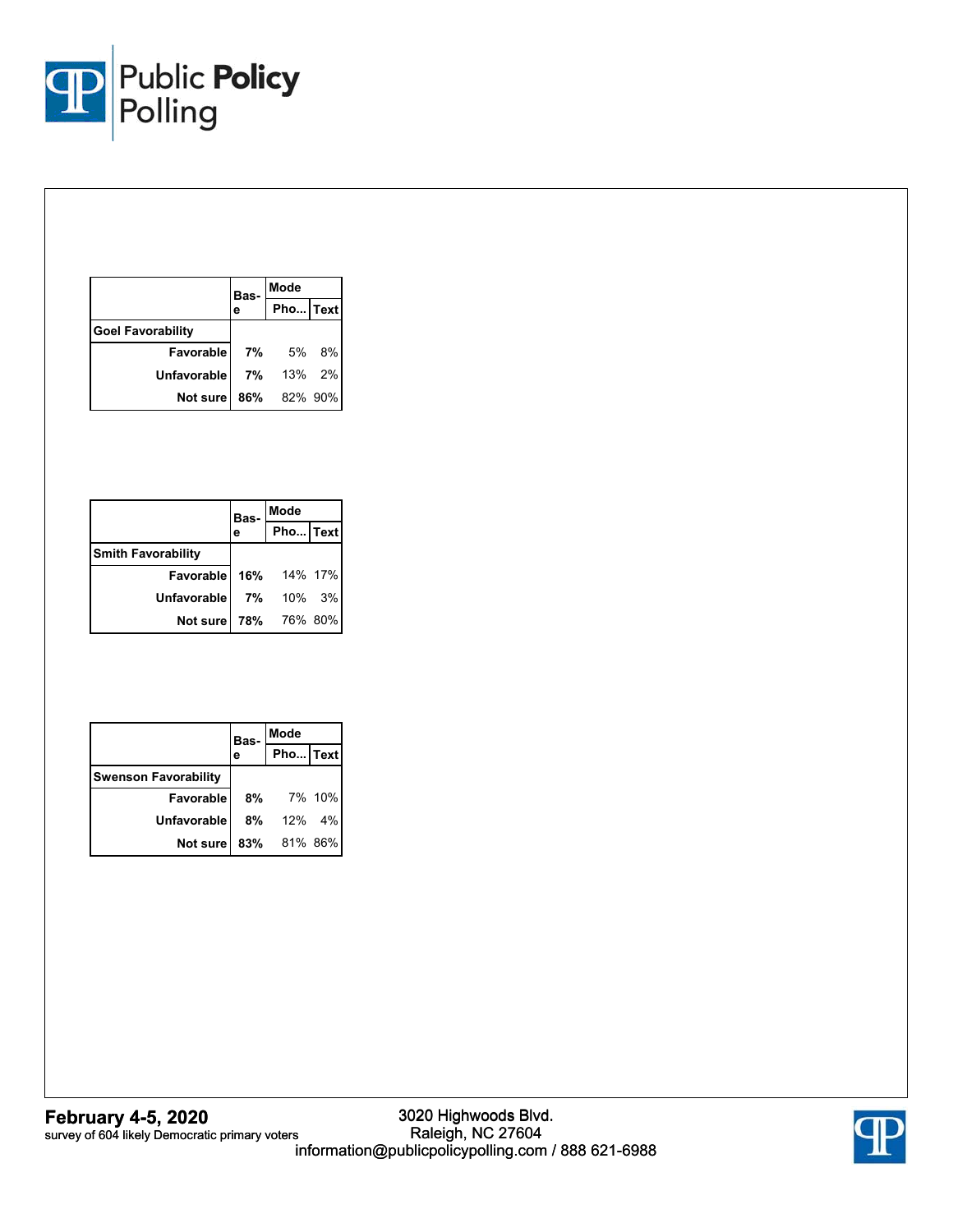

|                              | Bas- | Mode        |    |  |
|------------------------------|------|-------------|----|--|
|                              | е    | Pho Text    |    |  |
| <b>Senate Primary Vote</b>   |      |             |    |  |
| Cal Cunningham   29% 39% 19% |      |             |    |  |
| <b>Trevor Fuller</b>         |      | 3% 3% 3%    |    |  |
| <b>Atul Goel</b>             | 2%   | 3%          |    |  |
| Erica Smith                  | 10%  | 12%         | 9% |  |
| <b>Steve Swenson</b>         |      | 4% 7% 1%    |    |  |
| Undecided                    |      | 52% 36% 68% |    |  |

|                                                   | Bas- | Mode     |         |
|---------------------------------------------------|------|----------|---------|
|                                                   | е    | Pho Text |         |
| <b>Lieutenant Governor</b><br><b>Primary Vote</b> |      |          |         |
| <b>Chaz Beasley</b>                               | 6%   | 7%       | 5%      |
| <b>Yvonne Holley</b>                              | 7%   | 8%       | 6%      |
| <b>Ron Newton</b>                                 | 1%   | 2%       | 1%      |
| <b>Allen Thomas</b>                               | 4%   | 7%       | 0%      |
| <b>Bill Toole</b>                                 | 2%   |          | 4% 1%   |
| <b>Terry Van Duyn</b>                             | 5%   | 8%       | 2%      |
| Undecided                                         | 75%  |          | 64% 86% |

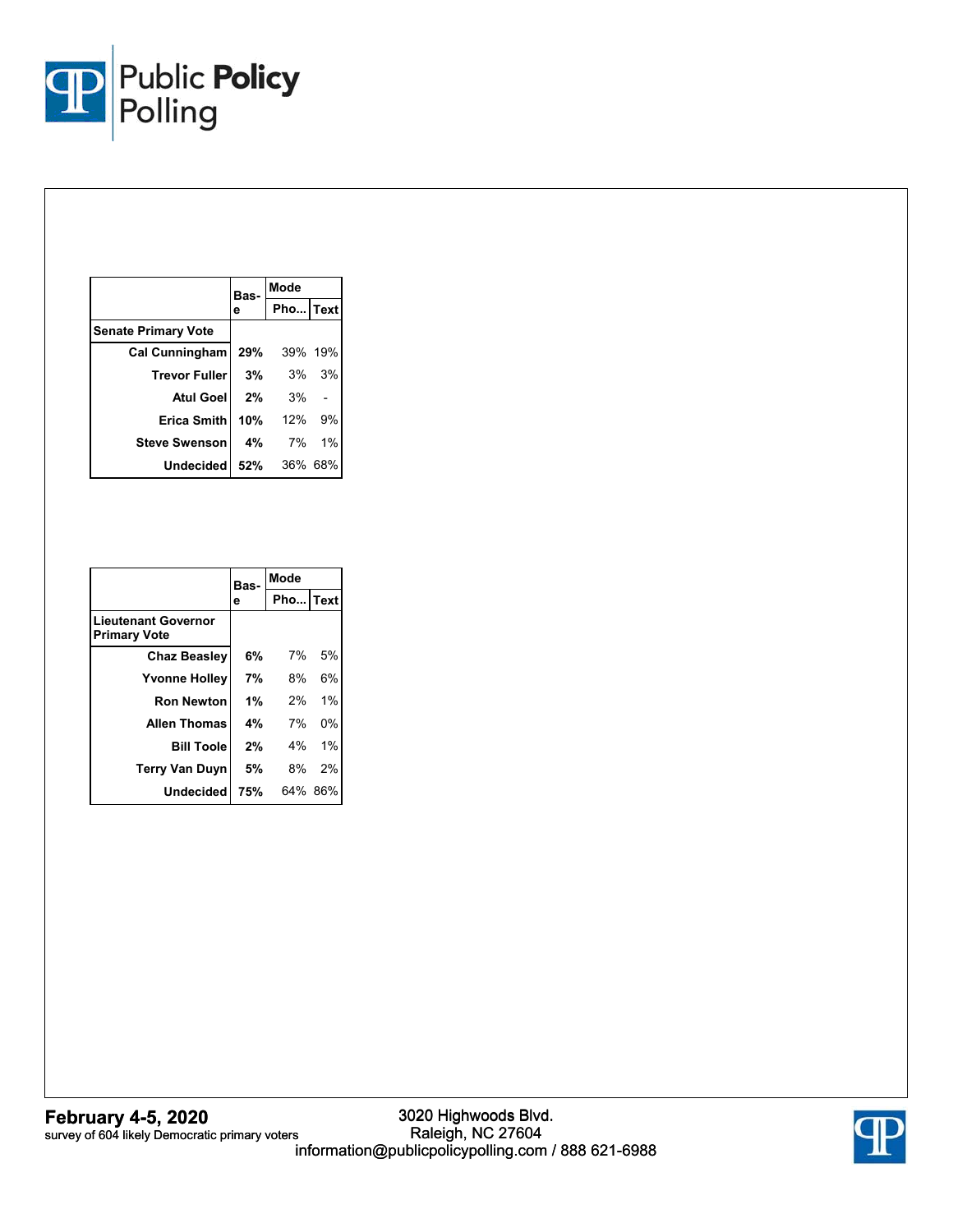

|                                               | Bas- | Mode     |    |  |
|-----------------------------------------------|------|----------|----|--|
|                                               | е    | Pho Text |    |  |
| <b>State Treasurer</b><br><b>Primary Vote</b> |      |          |    |  |
| Dimple Ajmera                                 | 9%   | 8%       | 9% |  |
| Ronnie Chatterji                              | 4%   | 7%       | 0% |  |
| <b>Matt Leatherman</b>                        | 8%   | 12%      | 3% |  |
| Undecided                                     | 80%  | 72% 87%  |    |  |

|                       | Bas- | <b>Media Market</b> |                                                                |     |     |     |     |     |
|-----------------------|------|---------------------|----------------------------------------------------------------|-----|-----|-----|-----|-----|
|                       | е    |                     | Charlot   Greensbo   Greenvi   Ashevi   Ralei   Wilmingt   Oth |     |     |     |     |     |
| <b>Trump Approval</b> |      |                     |                                                                |     |     |     |     |     |
| Approve               | 10%  | 12%                 | 11%                                                            | 17% | 6%  | 11% | 6%  |     |
| Disapprove 86%        |      | 87%                 | 83%                                                            | 83% | 92% | 84% | 94% | 78% |
| Not sure              | 4%   | 1%                  | 6%                                                             |     | 2%  | 5%  |     | 22% |

|                                     | Bas- | <b>Media Market</b> |                |                |        |       |                          |                          |
|-------------------------------------|------|---------------------|----------------|----------------|--------|-------|--------------------------|--------------------------|
|                                     | е    | Charlot             | Greensbo       | Greenvi        | Ashevi | Ralei | Wilmingt                 | Oth                      |
| <b>Presidential Primary</b><br>Vote |      |                     |                |                |        |       |                          |                          |
| Joe Biden                           | 25%  | 24%                 | 25%            | 42%            | 21%    | 26%   | 17%                      | 6%                       |
| <b>Michael Bloomberg</b>            | 14%  | 15%                 | 16%            | 10%            | 15%    | 13%   | 27%                      | 6%                       |
| <b>Pete Buttigieg</b>               | 9%   | 8%                  | 9%             | 7%             | 10%    | 9%    | 14%                      | 22%                      |
| Amy Klobuchar                       | 5%   | 4%                  | 6%             | 4%             | 5%     | 6%    | 2%                       | $\overline{a}$           |
| <b>Bernie Sanders</b>               | 16%  | 18%                 | 12%            | 11%            | 18%    | 14%   | 12%                      | 42%                      |
| <b>Tom Steyer</b>                   | 2%   | 1%                  | $\blacksquare$ | $\blacksquare$ | 2%     | 3%    | $\overline{\phantom{a}}$ | $\overline{\phantom{0}}$ |
| <b>Elizabeth Warren</b>             | 12%  | 11%                 | 10%            | 13%            | 15%    | 13%   | 3%                       | 15%                      |
| <b>Andrew Yangl</b>                 | 5%   | 3%                  | 9%             | 2%             | 6%     | 4%    | 2%                       | $\overline{\phantom{0}}$ |
| Someone else /<br><b>Undecided</b>  | 13%  | 16%                 | 13%            | 11%            | 8%     | 12%   | 23%                      | 10%                      |

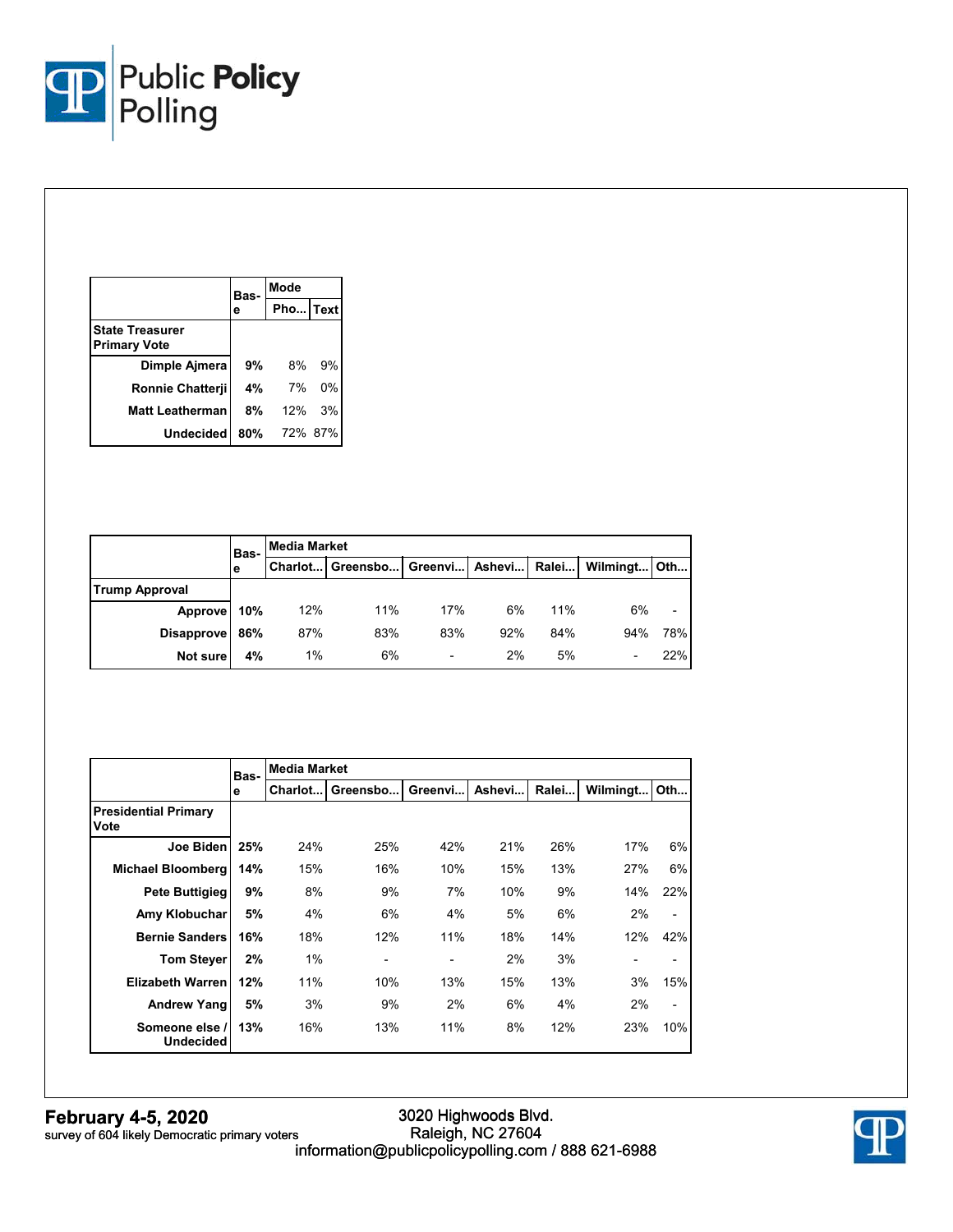

|                            | Bas- | Media Market |                                               |     |     |     |                |     |
|----------------------------|------|--------------|-----------------------------------------------|-----|-----|-----|----------------|-----|
|                            | е    |              | Charlot   Greensbo   Greenvi   Ashevi   Ralei |     |     |     | Wilmingt   Oth |     |
| Cunningham<br>Favorability |      |              |                                               |     |     |     |                |     |
| Favorable                  | 34%  | 23%          | 42%                                           | 37% | 33% | 35% | 47%            | 41% |
| <b>Unfavorable</b>         | 8%   | 7%           | 7%                                            | 5%  | 10% | 9%  | 5%             | 6%  |
| Not sure                   | 59%  | 70%          | 52%                                           | 57% | 56% | 56% | 48%            | 53% |

|                            | <b>Media Market</b><br>Bas- |     |                                           |     |     |     |              |     |
|----------------------------|-----------------------------|-----|-------------------------------------------|-----|-----|-----|--------------|-----|
|                            | е                           |     | Charlot Greensbo Greenvi   Ashevi   Ralei |     |     |     | Wilmingt Oth |     |
| <b>Fuller Favorability</b> |                             |     |                                           |     |     |     |              |     |
| Favorable                  | 9%                          | 8%  | 11%                                       | 10% | 5%  | 9%  | 6%           | 20% |
| Unfavorable                | 9%                          | 10% | 10%                                       | 10% | 14% | 7%  | 4%           | 21% |
| Not sure                   | 82%                         | 83% | 78%                                       | 81% | 82% | 83% | 89%          | 59% |

|                          | Bas- | <b>Media Market</b> |                                                                |     |     |     |     |     |  |  |
|--------------------------|------|---------------------|----------------------------------------------------------------|-----|-----|-----|-----|-----|--|--|
|                          | е    |                     | Charlot   Greensbo   Greenvi   Ashevi   Ralei   Wilmingt   Oth |     |     |     |     |     |  |  |
| <b>Goel Favorability</b> |      |                     |                                                                |     |     |     |     |     |  |  |
| Favorable                | 7%   | 5%                  | 9%                                                             | 14% |     | 6%  | 7%  | 20% |  |  |
| <b>Unfavorable</b>       | 7%   | 8%                  | 8%                                                             | 5%  | 11% | 7%  | 6%  | 6%  |  |  |
| Not sure                 | 86%  | 87%                 | 82%                                                            | 81% | 89% | 87% | 87% | 74% |  |  |

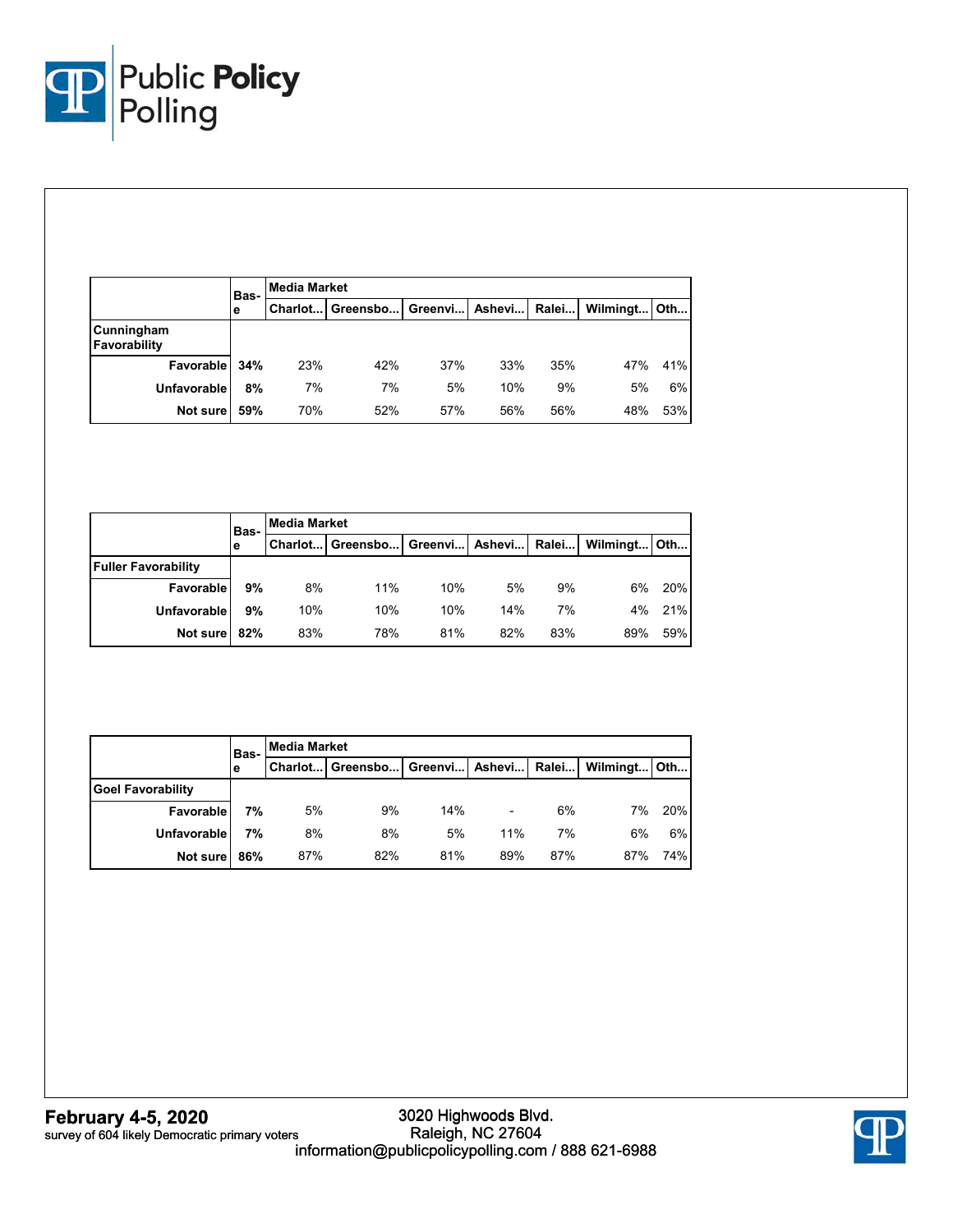

|                           | Bas- | <b>Media Market</b> |                                           |     |     |     |              |     |  |  |
|---------------------------|------|---------------------|-------------------------------------------|-----|-----|-----|--------------|-----|--|--|
|                           | е    |                     | Charlot Greensbo Greenvi   Ashevi   Ralei |     |     |     | Wilmingt Oth |     |  |  |
| <b>Smith Favorability</b> |      |                     |                                           |     |     |     |              |     |  |  |
| Favorable                 | 16%  | 12%                 | 20%                                       | 19% | 14% | 14% | 16%          | 45% |  |  |
| <b>Unfavorable</b>        | 7%   | 6%                  | 7%                                        | 3%  | 6%  | 8%  | 2%           | 6%  |  |  |
| Not sure                  | 78%  | 82%                 | 73%                                       | 79% | 81% | 78% | 82%          | 49% |  |  |

|                             | Bas-<br>е | <b>Media Market</b> |                                               |     |     |     |              |     |  |  |  |
|-----------------------------|-----------|---------------------|-----------------------------------------------|-----|-----|-----|--------------|-----|--|--|--|
|                             |           |                     | Charlot   Greensbo   Greenvi   Ashevi   Ralei |     |     |     | Wilmingt Oth |     |  |  |  |
| <b>Swenson Favorability</b> |           |                     |                                               |     |     |     |              |     |  |  |  |
| Favorable                   | 8%        | 7%                  | 9%                                            | 7%  | 5%  | 10% | 1%           | 20% |  |  |  |
| Unfavorable                 | 8%        | 7%                  | 11%                                           | 7%  | 11% | 8%  | 3%           | 6%  |  |  |  |
| Not sure                    | 83%       | 85%                 | 80%                                           | 86% | 84% | 83% | 95%          | 74% |  |  |  |

|                            | Bas- | <b>Media Market</b> |          |         |        |       |                          |     |  |  |
|----------------------------|------|---------------------|----------|---------|--------|-------|--------------------------|-----|--|--|
|                            | e    | Charlot             | Greensbo | Greenvi | Ashevi | Ralei | Wilmingt Oth             |     |  |  |
| <b>Senate Primary Vote</b> |      |                     |          |         |        |       |                          |     |  |  |
| <b>Cal Cunningham</b>      | 29%  | 24%                 | 32%      | 23%     | 31%    | 32%   | 33%                      | 26% |  |  |
| <b>Trevor Fuller</b>       | 3%   | 5%                  | 2%       | 8%      | 4%     | 1%    | 5%                       |     |  |  |
| <b>Atul Goel</b>           | 2%   | 1%                  | 3%       | 5%      | -      | 1%    | $\overline{\phantom{a}}$ | 6%  |  |  |
| <b>Erica Smith</b>         | 10%  | 7%                  | 17%      | 3%      | 6%     | 12%   | 12%                      |     |  |  |
| <b>Steve Swenson</b>       | 4%   | 6%                  | 6%       | -       | 5%     | 2%    | $\overline{\phantom{a}}$ | 15% |  |  |
| <b>Undecided</b>           | 52%  | 57%                 | 40%      | 61%     | 53%    | 52%   | 50%                      | 53% |  |  |